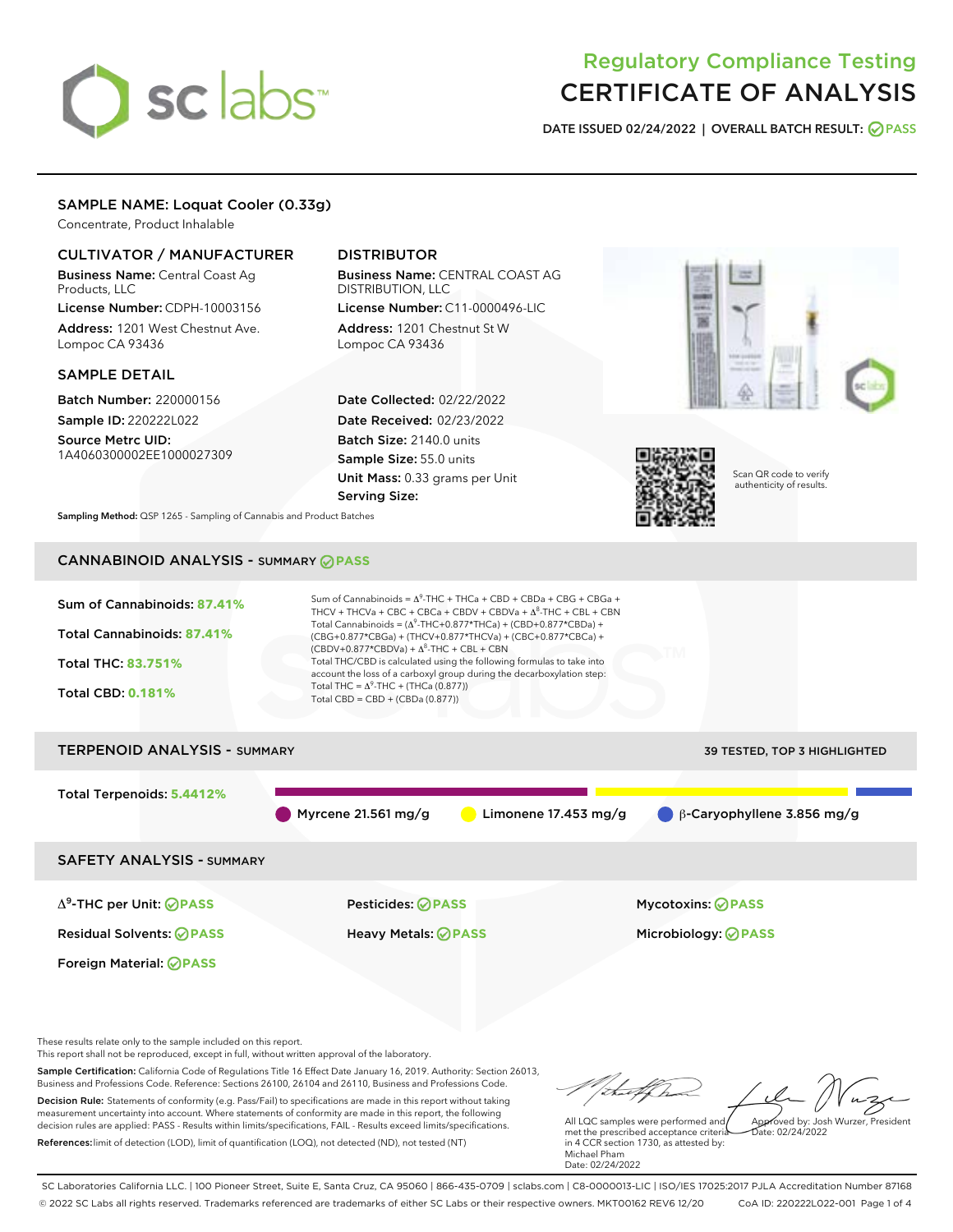



LOQUAT COOLER (0.33G) | DATE ISSUED 02/24/2022 | OVERALL BATCH RESULT: @ PASS

# CANNABINOID TEST RESULTS - 02/24/2022 PASS

Tested by high-performance liquid chromatography with diode-array detection (HPLC-DAD). **Method:** QSP 1157 - Analysis of Cannabinoids by HPLC-DAD

#### TOTAL CANNABINOIDS: **87.41%**

Total Cannabinoids (Total THC) + (Total CBD) + (Total CBG) + (Total THCV) + (Total CBC) +  $(Total CBDV) +  $\Delta^8$ -THC + CBL + CBN$ 

TOTAL THC: **83.751%** Total THC (Δ<sup>9</sup> -THC+0.877\*THCa)

TOTAL CBD: **0.181%**

Total CBD (CBD+0.877\*CBDa)

TOTAL CBG: 2.196% Total CBG (CBG+0.877\*CBGa)

TOTAL THCV: 0.92% Total THCV (THCV+0.877\*THCVa)

TOTAL CBC: ND Total CBC (CBC+0.877\*CBCa)

TOTAL CBDV: ND Total CBDV (CBDV+0.877\*CBDVa)

| <b>COMPOUND</b>  | LOD/LOQ<br>(mg/g)          | <b>MEASUREMENT</b><br><b>UNCERTAINTY</b><br>(mg/g) | <b>RESULT</b><br>(mg/g) | <b>RESULT</b><br>(%) |
|------------------|----------------------------|----------------------------------------------------|-------------------------|----------------------|
| $\Lambda^9$ -THC | 0.06/0.26                  | ±22.445                                            | 837.51                  | 83.751               |
| <b>CBG</b>       | 0.06/0.19                  | ±0.674                                             | 21.96                   | 2.196                |
| <b>THCV</b>      | 0.1/0.2                    | ±0.36                                              | 9.2                     | 0.92                 |
| <b>CBN</b>       | 0.1/0.3                    | ±0.10                                              | 1.9                     | 0.19                 |
| <b>CBD</b>       | 0.07/0.29                  | ±0.065                                             | 1.81                    | 0.181                |
| $\Delta^8$ -THC  | 0.1 / 0.4                  | ±0.11                                              | 1.7                     | 0.17                 |
| <b>THCa</b>      | 0.05/0.14                  | N/A                                                | <b>ND</b>               | <b>ND</b>            |
| <b>THCVa</b>     | 0.07 / 0.20                | N/A                                                | <b>ND</b>               | <b>ND</b>            |
| <b>CBDa</b>      | 0.02/0.19                  | N/A                                                | <b>ND</b>               | <b>ND</b>            |
| <b>CBDV</b>      | 0.04 / 0.15                | N/A                                                | <b>ND</b>               | <b>ND</b>            |
| <b>CBDVa</b>     | 0.03/0.53                  | N/A                                                | <b>ND</b>               | <b>ND</b>            |
| <b>CBGa</b>      | 0.1 / 0.2                  | N/A                                                | <b>ND</b>               | <b>ND</b>            |
| <b>CBL</b>       | 0.06 / 0.24                | N/A                                                | <b>ND</b>               | <b>ND</b>            |
| <b>CBC</b>       | 0.2 / 0.5                  | N/A                                                | <b>ND</b>               | <b>ND</b>            |
| <b>CBCa</b>      | 0.07/0.28                  | N/A                                                | <b>ND</b>               | <b>ND</b>            |
|                  | <b>SUM OF CANNABINOIDS</b> |                                                    | 874.1 mg/g              | 87.41%               |

#### **UNIT MASS: 0.33 grams per Unit**

| $\Delta^9$ -THC per Unit              | 1100 per-package limit | 276.38 mg/unit | <b>PASS</b> |
|---------------------------------------|------------------------|----------------|-------------|
| <b>Total THC per Unit</b>             |                        | 276.38 mg/unit |             |
| <b>CBD</b> per Unit                   |                        | $0.60$ mg/unit |             |
| <b>Total CBD per Unit</b>             |                        | $0.60$ mg/unit |             |
| Sum of Cannabinoids<br>per Unit       |                        | 288.5 mg/unit  |             |
| <b>Total Cannabinoids</b><br>per Unit |                        | 288.4 mg/unit  |             |

| <b>TERPENOID TEST RESULTS</b> - 02/24/2022 |
|--------------------------------------------|
|--------------------------------------------|

Terpene analysis utilizing gas chromatography-flame ionization detection (GC-FID). **Method:** QSP 1192 - Analysis of Terpenoids by GC-FID

| <b>COMPOUND</b>         | LOD/LOQ<br>(mg/g) | <b>MEASUREMENT</b><br><b>UNCERTAINTY</b><br>(mg/g) | <b>RESULT</b><br>(mg/g)                          | <b>RESULT</b><br>(%) |
|-------------------------|-------------------|----------------------------------------------------|--------------------------------------------------|----------------------|
| <b>Myrcene</b>          | 0.008 / 0.025     | ±0.2156                                            | 21.561                                           | 2.1561               |
| Limonene                | 0.005 / 0.016     | ±0.1937                                            | 17.453                                           | 1.7453               |
| β-Caryophyllene         | 0.004 / 0.012     | ±0.1068                                            | 3.856                                            | 0.3856               |
| $\beta$ -Pinene         | 0.004 / 0.014     | ±0.0249                                            | 2.797                                            | 0.2797               |
| $\alpha$ -Pinene        | 0.005 / 0.017     | ±0.0155                                            | 2.314                                            | 0.2314               |
| Linalool                | 0.009 / 0.032     | ±0.0468                                            | 1.582                                            | 0.1582               |
| $\alpha$ -Humulene      | 0.009/0.029       | ±0.0238                                            | 0.951                                            | 0.0951               |
| <b>B-Ocimene</b>        | 0.006 / 0.020     | ±0.0200                                            | 0.799                                            | 0.0799               |
| trans-β-Farnesene       | 0.008 / 0.025     | ±0.0200                                            | 0.723                                            | 0.0723               |
| Fenchol                 | 0.010 / 0.034     | ±0.0194                                            | 0.643                                            | 0.0643               |
| Terpineol               | 0.009 / 0.031     | ±0.0179                                            | 0.374                                            | 0.0374               |
| Camphene                | 0.005 / 0.015     | ±0.0031                                            | 0.347                                            | 0.0347               |
| <b>Terpinolene</b>      | 0.008 / 0.026     | ±0.0043                                            | 0.273                                            | 0.0273               |
| Valencene               | 0.009 / 0.030     | ±0.0116                                            | 0.217                                            | 0.0217               |
| <b>Borneol</b>          | 0.005 / 0.016     | ±0.0040                                            | 0.121                                            | 0.0121               |
| Fenchone                | 0.009 / 0.028     | ±0.0021                                            | 0.095                                            | 0.0095               |
| $\alpha$ -Bisabolol     | 0.008 / 0.026     | ±0.0032                                            | 0.077                                            | 0.0077               |
| <b>Nerolidol</b>        | 0.006 / 0.019     | ±0.0028                                            | 0.058                                            | 0.0058               |
| Caryophyllene<br>Oxide  | 0.010 / 0.033     | ±0.0018                                            | 0.049                                            | 0.0049               |
| Eucalyptol              | 0.006 / 0.018     | ±0.0009                                            | 0.045                                            | 0.0045               |
| Guaiol                  | 0.009 / 0.030     | ±0.0012                                            | 0.032                                            | 0.0032               |
| $\gamma$ -Terpinene     | 0.006 / 0.018     | ±0.0004                                            | 0.026                                            | 0.0026               |
| Citronellol             | 0.003 / 0.010     | ±0.0007                                            | 0.019                                            | 0.0019               |
| Sabinene                | 0.004 / 0.014     | N/A                                                | <loq< th=""><th><math>&lt;</math>LOQ</th></loq<> | $<$ LOQ              |
| $\alpha$ -Phellandrene  | 0.006 / 0.020     | N/A                                                | <loq< th=""><th><loq< th=""></loq<></th></loq<>  | <loq< th=""></loq<>  |
| $\Delta^3$ -Carene      | 0.005 / 0.018     | N/A                                                | <loq< th=""><th><loq< th=""></loq<></th></loq<>  | <loq< th=""></loq<>  |
| $\alpha$ -Terpinene     | 0.005 / 0.017     | N/A                                                | $<$ LOQ                                          | $<$ LOQ              |
| p-Cymene                | 0.005 / 0.016     | N/A                                                | <loq< th=""><th><math>&lt;</math>LOQ</th></loq<> | $<$ LOQ              |
| Sabinene Hydrate        | 0.006 / 0.022     | N/A                                                | <loq< th=""><th><loq< th=""></loq<></th></loq<>  | <loq< th=""></loq<>  |
| Nerol                   | 0.003 / 0.011     | N/A                                                | <loq< th=""><th><math>&lt;</math>LOQ</th></loq<> | $<$ LOQ              |
| Isopulegol              | 0.005 / 0.016     | N/A                                                | ND                                               | ND                   |
| Camphor                 | 0.006 / 0.019     | N/A                                                | <b>ND</b>                                        | ND                   |
| Isoborneol              | 0.004 / 0.012     | N/A                                                | ND                                               | <b>ND</b>            |
| Menthol                 | 0.008 / 0.025     | N/A                                                | ND                                               | <b>ND</b>            |
| Pulegone                | 0.003 / 0.011     | N/A                                                | ND                                               | ND                   |
| Geraniol                | 0.002 / 0.007     | N/A                                                | ND                                               | ND                   |
| <b>Geranyl Acetate</b>  | 0.004 / 0.014     | N/A                                                | <b>ND</b>                                        | <b>ND</b>            |
| $\alpha$ -Cedrene       | 0.005 / 0.016     | N/A                                                | ND                                               | <b>ND</b>            |
| Cedrol                  | 0.008 / 0.027     | N/A                                                | <b>ND</b>                                        | ND                   |
| <b>TOTAL TERPENOIDS</b> |                   |                                                    | 54.412 mg/g                                      | 5.4412%              |

SC Laboratories California LLC. | 100 Pioneer Street, Suite E, Santa Cruz, CA 95060 | 866-435-0709 | sclabs.com | C8-0000013-LIC | ISO/IES 17025:2017 PJLA Accreditation Number 87168 © 2022 SC Labs all rights reserved. Trademarks referenced are trademarks of either SC Labs or their respective owners. MKT00162 REV6 12/20 CoA ID: 220222L022-001 Page 2 of 4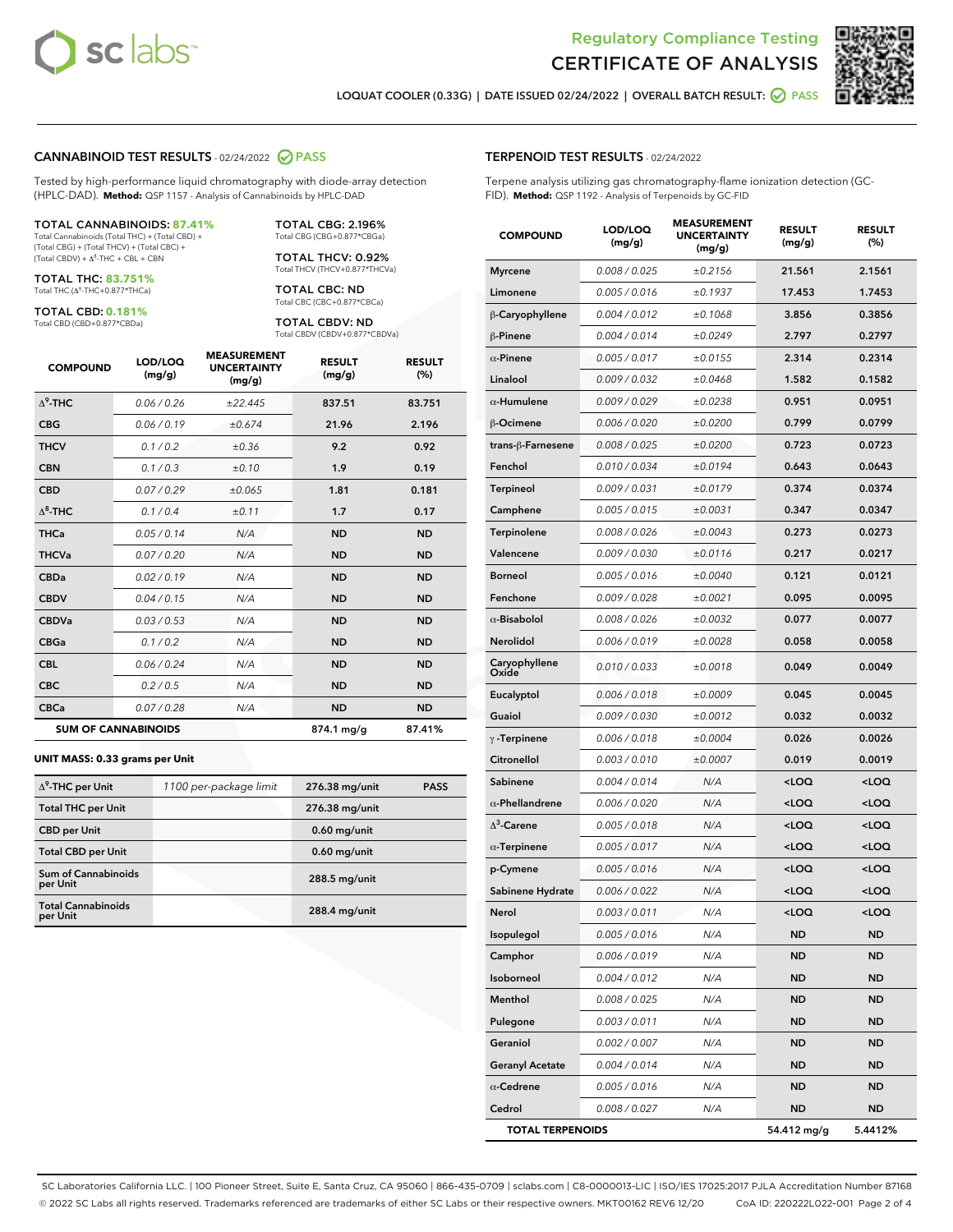



LOQUAT COOLER (0.33G) | DATE ISSUED 02/24/2022 | OVERALL BATCH RESULT: @ PASS

# CATEGORY 1 PESTICIDE TEST RESULTS - 02/24/2022 2 PASS

Pesticide and plant growth regulator analysis utilizing high-performance liquid chromatography-mass spectrometry (HPLC-MS) or gas chromatography-mass spectrometry (GC-MS). \*GC-MS utilized where indicated. **Method:** QSP 1212 - Analysis of Pesticides and Mycotoxins by LC-MS or QSP 1213 - Analysis of Pesticides by GC-MS

| <b>COMPOUND</b>             | LOD/LOQ<br>$(\mu g/g)$ | <b>ACTION</b><br><b>LIMIT</b><br>$(\mu g/g)$ | <b>MEASUREMENT</b><br><b>UNCERTAINTY</b><br>$(\mu g/g)$ | <b>RESULT</b><br>$(\mu g/g)$ | <b>RESULT</b> |
|-----------------------------|------------------------|----------------------------------------------|---------------------------------------------------------|------------------------------|---------------|
| Aldicarb                    | 0.03 / 0.08            | $\ge$ LOD                                    | N/A                                                     | <b>ND</b>                    | <b>PASS</b>   |
| Carbofuran                  | 0.02 / 0.05            | $>$ LOD                                      | N/A                                                     | <b>ND</b>                    | <b>PASS</b>   |
| Chlordane*                  | 0.03 / 0.08            | $\ge$ LOD                                    | N/A                                                     | <b>ND</b>                    | <b>PASS</b>   |
| Chlorfenapyr*               | 0.03 / 0.10            | $\ge$ LOD                                    | N/A                                                     | <b>ND</b>                    | <b>PASS</b>   |
| Chlorpyrifos                | 0.02 / 0.06            | $\ge$ LOD                                    | N/A                                                     | <b>ND</b>                    | <b>PASS</b>   |
| Coumaphos                   | 0.02 / 0.07            | $\ge$ LOD                                    | N/A                                                     | <b>ND</b>                    | <b>PASS</b>   |
| Daminozide                  | 0.02 / 0.07            | $>$ LOD                                      | N/A                                                     | <b>ND</b>                    | <b>PASS</b>   |
| <b>Dichlorvos</b><br>(DDVP) | 0.03/0.09              | $\ge$ LOD                                    | N/A                                                     | <b>ND</b>                    | <b>PASS</b>   |
| Dimethoate                  | 0.03/0.08              | $>$ LOD                                      | N/A                                                     | <b>ND</b>                    | <b>PASS</b>   |
| Ethoprophos                 | 0.03/0.10              | $>$ LOD                                      | N/A                                                     | <b>ND</b>                    | <b>PASS</b>   |
| Etofenprox                  | 0.02 / 0.06            | $\ge$ LOD                                    | N/A                                                     | <b>ND</b>                    | <b>PASS</b>   |
| Fenoxycarb                  | 0.03 / 0.08            | $\ge$ LOD                                    | N/A                                                     | <b>ND</b>                    | <b>PASS</b>   |
| Fipronil                    | 0.03 / 0.08            | $\ge$ LOD                                    | N/A                                                     | <b>ND</b>                    | <b>PASS</b>   |
| Imazalil                    | 0.02 / 0.06            | $>$ LOD                                      | N/A                                                     | <b>ND</b>                    | <b>PASS</b>   |
| Methiocarb                  | 0.02 / 0.07            | $\ge$ LOD                                    | N/A                                                     | <b>ND</b>                    | <b>PASS</b>   |
| Parathion-methyl            | 0.03/0.10              | $\ge$ LOD                                    | N/A                                                     | <b>ND</b>                    | <b>PASS</b>   |
| <b>Mevinphos</b>            | 0.03/0.09              | $\ge$ LOD                                    | N/A                                                     | <b>ND</b>                    | <b>PASS</b>   |
| Paclobutrazol               | 0.02 / 0.05            | $\ge$ LOD                                    | N/A                                                     | <b>ND</b>                    | <b>PASS</b>   |
| Propoxur                    | 0.03/0.09              | $\ge$ LOD                                    | N/A                                                     | <b>ND</b>                    | <b>PASS</b>   |
| Spiroxamine                 | 0.03 / 0.08            | $\ge$ LOD                                    | N/A                                                     | <b>ND</b>                    | <b>PASS</b>   |
| Thiacloprid                 | 0.03/0.10              | $>$ LOD                                      | N/A                                                     | <b>ND</b>                    | <b>PASS</b>   |
|                             |                        |                                              |                                                         |                              |               |

# CATEGORY 2 PESTICIDE TEST RESULTS - 02/24/2022 @ PASS

| <b>COMPOUND</b>          | LOD/LOO<br>$(\mu g/g)$ | <b>ACTION</b><br>LIMIT<br>$(\mu g/g)$ | <b>MEASUREMENT</b><br><b>UNCERTAINTY</b><br>$(\mu g/g)$ | <b>RESULT</b><br>$(\mu g/g)$ | <b>RESULT</b> |  |
|--------------------------|------------------------|---------------------------------------|---------------------------------------------------------|------------------------------|---------------|--|
| Abamectin                | 0.03/0.10              | 0.1                                   | N/A                                                     | <b>ND</b>                    | <b>PASS</b>   |  |
| Acephate                 | 0.02/0.07              | 0.1                                   | N/A                                                     | <b>ND</b>                    | <b>PASS</b>   |  |
| Acequinocyl              | 0.02 / 0.07            | 0.1                                   | N/A                                                     | <b>ND</b>                    | <b>PASS</b>   |  |
| Acetamiprid              | 0.02/0.05              | 0.1                                   | N/A                                                     | <b>ND</b>                    | <b>PASS</b>   |  |
| Azoxystrobin             | 0.02/0.07              | 0.1                                   | N/A                                                     | <b>ND</b>                    | <b>PASS</b>   |  |
| <b>Bifenazate</b>        | 0.01/0.04              | 0.1                                   | N/A                                                     | <b>ND</b>                    | <b>PASS</b>   |  |
| <b>Bifenthrin</b>        | 0.02 / 0.05            | 3                                     | N/A                                                     | <b>ND</b>                    | <b>PASS</b>   |  |
| <b>Boscalid</b>          | 0.03/0.09              | 0.1                                   | N/A                                                     | <b>ND</b>                    | <b>PASS</b>   |  |
| Captan                   | 0.19/0.57              | 0.7                                   | N/A                                                     | <b>ND</b>                    | <b>PASS</b>   |  |
| Carbaryl                 | 0.02/0.06              | 0.5                                   | N/A                                                     | <b>ND</b>                    | <b>PASS</b>   |  |
| Chlorantranilip-<br>role | 0.04/0.12              | 10                                    | N/A                                                     | <b>ND</b>                    | <b>PASS</b>   |  |
| Clofentezine             | 0.03/0.09              | 0.1                                   | N/A                                                     | <b>ND</b>                    | <b>PASS</b>   |  |

| <b>CATEGORY 2 PESTICIDE TEST RESULTS</b> - 02/24/2022 continued |
|-----------------------------------------------------------------|
|-----------------------------------------------------------------|

| <b>COMPOUND</b>               | LOD/LOQ<br>(µg/g) | <b>ACTION</b><br><b>LIMIT</b><br>$(\mu g/g)$ | <b>MEASUREMENT</b><br><b>UNCERTAINTY</b><br>$(\mu g/g)$ | <b>RESULT</b><br>(µg/g) | <b>RESULT</b> |
|-------------------------------|-------------------|----------------------------------------------|---------------------------------------------------------|-------------------------|---------------|
| Cyfluthrin                    | 0.12 / 0.38       | 2                                            | N/A                                                     | <b>ND</b>               | <b>PASS</b>   |
| Cypermethrin                  | 0.11 / 0.32       | 1                                            | N/A                                                     | <b>ND</b>               | <b>PASS</b>   |
| Diazinon                      | 0.02 / 0.05       | 0.1                                          | N/A                                                     | <b>ND</b>               | <b>PASS</b>   |
| Dimethomorph                  | 0.03 / 0.09       | 2                                            | N/A                                                     | <b>ND</b>               | <b>PASS</b>   |
| Etoxazole                     | 0.02 / 0.06       | 0.1                                          | N/A                                                     | <b>ND</b>               | <b>PASS</b>   |
| Fenhexamid                    | 0.03 / 0.09       | 0.1                                          | N/A                                                     | <b>ND</b>               | <b>PASS</b>   |
| Fenpyroximate                 | 0.02 / 0.06       | 0.1                                          | N/A                                                     | <b>ND</b>               | <b>PASS</b>   |
| Flonicamid                    | 0.03 / 0.10       | 0.1                                          | N/A                                                     | <b>ND</b>               | <b>PASS</b>   |
| Fludioxonil                   | 0.03 / 0.10       | 0.1                                          | N/A                                                     | <b>ND</b>               | <b>PASS</b>   |
| Hexythiazox                   | 0.02 / 0.07       | 0.1                                          | N/A                                                     | <b>ND</b>               | <b>PASS</b>   |
| Imidacloprid                  | 0.04 / 0.11       | 5                                            | N/A                                                     | <b>ND</b>               | <b>PASS</b>   |
| Kresoxim-methyl               | 0.02 / 0.07       | 0.1                                          | N/A                                                     | <b>ND</b>               | <b>PASS</b>   |
| <b>Malathion</b>              | 0.03 / 0.09       | 0.5                                          | N/A                                                     | <b>ND</b>               | <b>PASS</b>   |
| Metalaxyl                     | 0.02 / 0.07       | $\overline{\mathcal{L}}$                     | N/A                                                     | <b>ND</b>               | <b>PASS</b>   |
| Methomyl                      | 0.03 / 0.10       | $\mathbf{1}$                                 | N/A                                                     | <b>ND</b>               | <b>PASS</b>   |
| Myclobutanil                  | 0.03 / 0.09       | 0.1                                          | N/A                                                     | <b>ND</b>               | <b>PASS</b>   |
| Naled                         | 0.02 / 0.07       | 0.1                                          | N/A                                                     | <b>ND</b>               | <b>PASS</b>   |
| Oxamyl                        | 0.04 / 0.11       | 0.5                                          | N/A                                                     | <b>ND</b>               | <b>PASS</b>   |
| Pentachloronitro-<br>benzene* | 0.03 / 0.09       | 0.1                                          | N/A                                                     | <b>ND</b>               | <b>PASS</b>   |
| Permethrin                    | 0.04 / 0.12       | 0.5                                          | N/A                                                     | <b>ND</b>               | <b>PASS</b>   |
| Phosmet                       | 0.03 / 0.10       | 0.1                                          | N/A                                                     | <b>ND</b>               | <b>PASS</b>   |
| Piperonyl<br><b>Butoxide</b>  | 0.02 / 0.07       | 3                                            | N/A                                                     | <b>ND</b>               | <b>PASS</b>   |
| Prallethrin                   | 0.03 / 0.08       | 0.1                                          | N/A                                                     | <b>ND</b>               | <b>PASS</b>   |
| Propiconazole                 | 0.02 / 0.07       | 0.1                                          | N/A                                                     | <b>ND</b>               | <b>PASS</b>   |
| Pyrethrins                    | 0.04 / 0.12       | 0.5                                          | N/A                                                     | <b>ND</b>               | <b>PASS</b>   |
| Pyridaben                     | 0.02 / 0.07       | 0.1                                          | N/A                                                     | <b>ND</b>               | <b>PASS</b>   |
| Spinetoram                    | 0.02 / 0.07       | 0.1                                          | N/A                                                     | <b>ND</b>               | <b>PASS</b>   |
| Spinosad                      | 0.02 / 0.07       | 0.1                                          | N/A                                                     | <b>ND</b>               | <b>PASS</b>   |
| Spiromesifen                  | 0.02 / 0.05       | 0.1                                          | N/A                                                     | <b>ND</b>               | <b>PASS</b>   |
| Spirotetramat                 | 0.02 / 0.06       | 0.1                                          | N/A                                                     | ND                      | PASS          |
| Tebuconazole                  | 0.02 / 0.07       | 0.1                                          | N/A                                                     | <b>ND</b>               | <b>PASS</b>   |
| Thiamethoxam                  | 0.03 / 0.10       | 5                                            | N/A                                                     | <b>ND</b>               | <b>PASS</b>   |
| Trifloxystrobin               | 0.03 / 0.08       | 0.1                                          | N/A                                                     | <b>ND</b>               | <b>PASS</b>   |

SC Laboratories California LLC. | 100 Pioneer Street, Suite E, Santa Cruz, CA 95060 | 866-435-0709 | sclabs.com | C8-0000013-LIC | ISO/IES 17025:2017 PJLA Accreditation Number 87168 © 2022 SC Labs all rights reserved. Trademarks referenced are trademarks of either SC Labs or their respective owners. MKT00162 REV6 12/20 CoA ID: 220222L022-001 Page 3 of 4